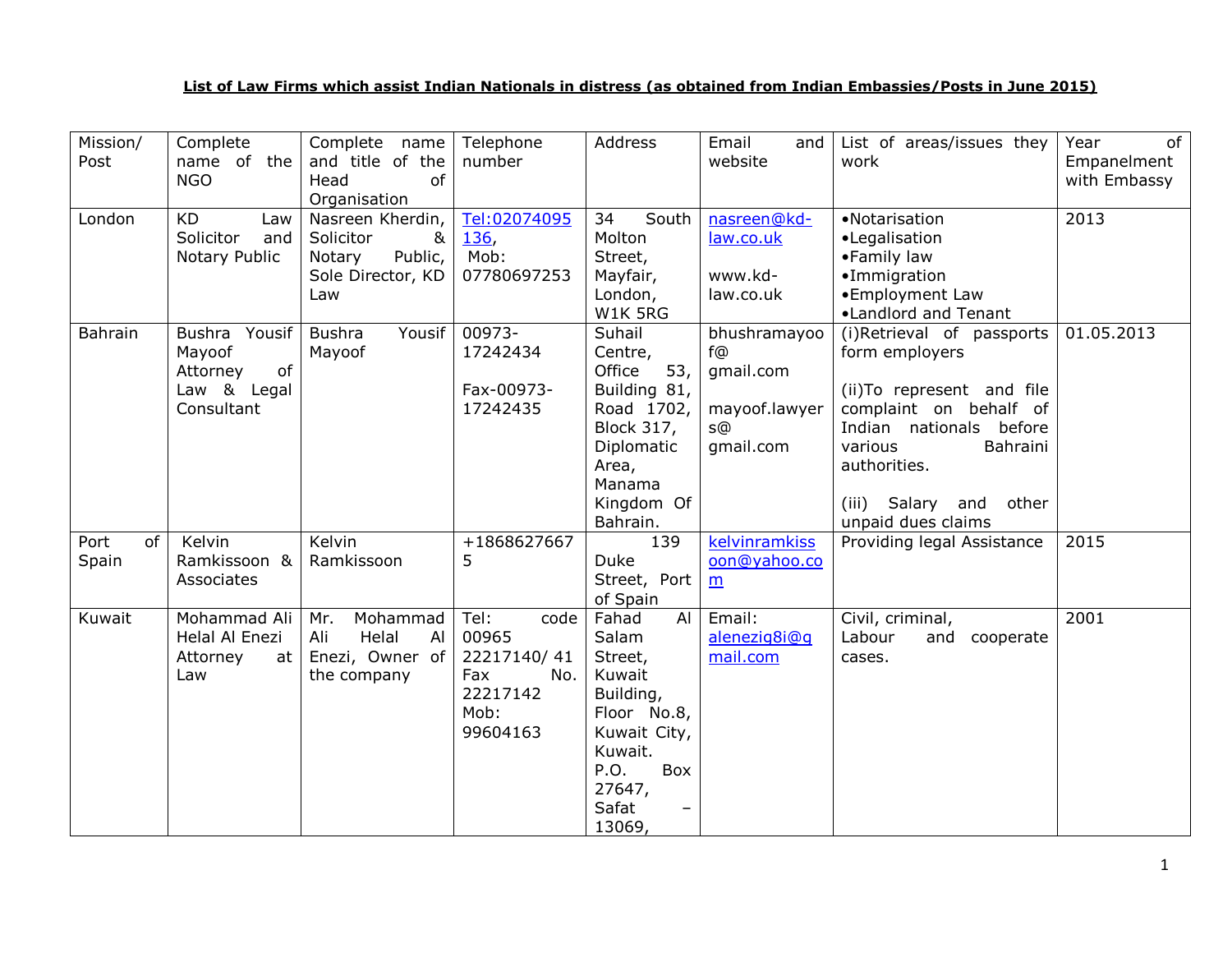|                                                                 |                                           |                                                                                                    | Kuwait.                                                                                                                                                            |                                                                                               |                                                       |      |
|-----------------------------------------------------------------|-------------------------------------------|----------------------------------------------------------------------------------------------------|--------------------------------------------------------------------------------------------------------------------------------------------------------------------|-----------------------------------------------------------------------------------------------|-------------------------------------------------------|------|
| Yousef<br>Al<br>Shehri & Co<br>Legal<br>Consultant              | Mr.<br>Samir<br>Chartouni,<br>Partner.    | Tel.<br>code<br>00965<br>22495010<br>20<br>Fax<br>No.<br>2245506,<br>Mob No.<br>97802607           | Sharq,<br>Nishan<br>Tower, 10 <sup>th</sup><br>Floor,<br>Sharq,<br>Kuwait                                                                                          | Email:<br>samchartouni<br>@live.com                                                           | Labour,<br>Civil,<br>criminal,<br>Cooperate cases     | 2007 |
| Dar<br>for<br>Al<br>Consultancies<br>and<br>Law<br>Affairs      | Nawaf<br>Mr.<br>Al<br>Mutairi,<br>Partner | Tel<br>code<br>00965<br>255341090<br>Fax No.<br>25341060<br>Mob.<br>99145306                       | Jabriya,<br>Block $1$ (B),<br>Street No.<br>Nasser<br>3,<br>9 <sup>th</sup><br>Tower,<br>Floor,<br>Kuwait.                                                         | Email:<br>akabdul@qmai<br>I.com                                                               | Criminal,<br>Labour<br>Civil,<br>and Cooperate cases. | 2009 |
| The Law Firm<br>Labeed<br>of<br>Abdal,<br>Attorney<br>at<br>Law | Mr. Labeed M.A.<br>Abdal,<br>Owner        | Tel<br>code<br>00965<br>22433707/17/<br>87<br>22407020,<br>Fax No.<br>22433757<br>Mob.<br>97211981 | Al<br>Mubarakiya,<br>Ali Al Salem<br>Street,<br>Hamad<br>Commercial<br>Center,<br>Kuwait.<br>P.O.<br>Box<br>29175,<br>Safat<br>$\blacksquare$<br>13152,<br>Kuwait. | Email:<br>labeed.abdal@<br>gmail.com,<br>lalaw@quality<br>net.net,<br>georgy@lalaw.<br>com.kw | Criminal,<br>Labour<br>Civil,<br>and Cooperate cases. | 2009 |
| Mr. Hamed Al<br>Dashti<br>Attorney<br>at<br>law                 | Mr. Hamed<br>Al<br>Dashti,<br>Owner       | Tel<br>code<br>00965<br>22413175                                                                   | Fahed<br>Salem<br>Street,<br>Alshaikha<br>Sabika<br>Al<br>Sabah<br>Building,<br>3,<br>Floor<br>Office<br>No.<br>14, Kuwait<br>City, Kuwait                         | Email:<br>lawyerhameda<br>Idashti@qmail.<br>com                                               | Civil, Criminal, Labour<br>and Cooperate cases.       | 2013 |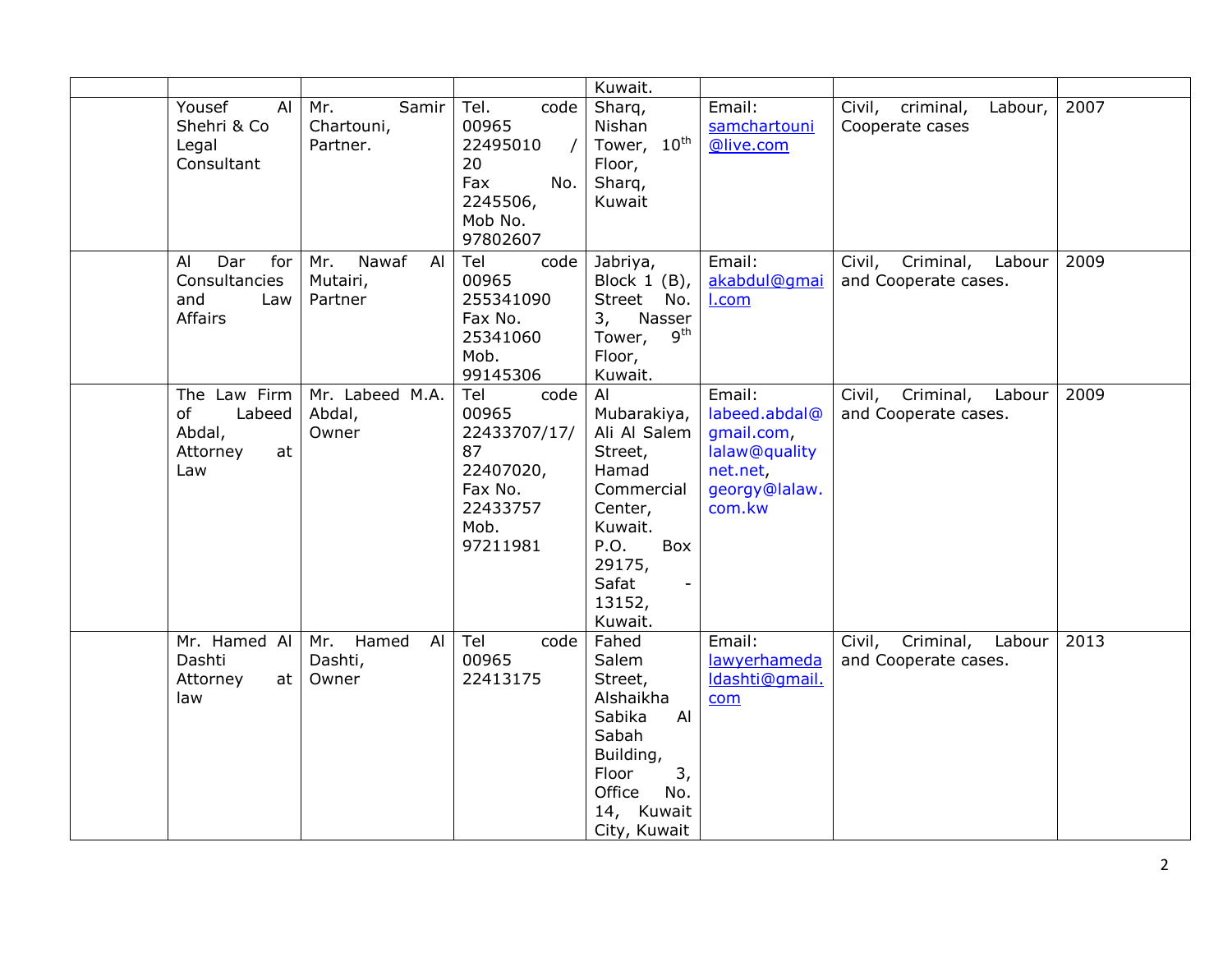| Riyadh,<br>Saudi<br>Arabia | Dr A. Al-Azaz<br>Law Firm                  | Dr A. Al-Azaz<br>Law Firm                  | Mobile<br>No.00<br>966<br>595677469<br>Tel.<br>No.00<br>966<br>11<br>4749996 | P.O.<br>Box<br>365689,<br>Malaz<br>$\overline{\phantom{0}}$<br>Salahudhee<br>St.<br>n<br>(Sitteen),<br>Riyadh<br>11393<br>Saudi<br>Arabia. | $E-$<br>Mail: info@dr<br>abdullahal-<br>azzazlaw.com | For rendering initial legal<br>assistance to deserving<br>Indian workers on a<br>means-tested basis.   |      |
|----------------------------|--------------------------------------------|--------------------------------------------|------------------------------------------------------------------------------|--------------------------------------------------------------------------------------------------------------------------------------------|------------------------------------------------------|--------------------------------------------------------------------------------------------------------|------|
| Jaffna                     | Mrs. Joy Mahil<br>Mahadevan                | Joy Mahil<br>Mrs.<br>Mahadevan             | $00\,$<br>94<br>773938246                                                    | Kandarmad<br>am<br>Palaly Road<br>Jaffna Town                                                                                              | Nil                                                  | District<br>Former<br>and<br>Mallakam.<br>Magistrate,<br>Practicing at<br>courts in<br>Jaffna District | 2015 |
|                            | Mr.<br>T.<br>Vinothan                      | Mr. T. Vinothan                            | $00\,$<br>94<br>774651431/<br>757322930                                      | 27,<br>St.<br>Sebastian<br>Road,<br>Mannar                                                                                                 | ptvinothan@g<br>mal.com                              | Practicing at District and<br>Magistrate Court, Mannar                                                 | 2015 |
|                            | Mr. Mohamed<br>Haniffa<br>Mohamed<br>Ziyad | Mohamed<br>Mr.<br>Haniffa<br>Mohamed Ziyad | $00\,$<br>94<br>773850540                                                    | 3 <sup>rd</sup><br>44,<br>Lane,<br>Pattanichur,<br>Vavuniya                                                                                | haniffziyath@<br>qmail.com                           | Practicing<br>at<br>Vavuniya/Mullaitivu/Kilino<br>chchi Courts                                         | 2015 |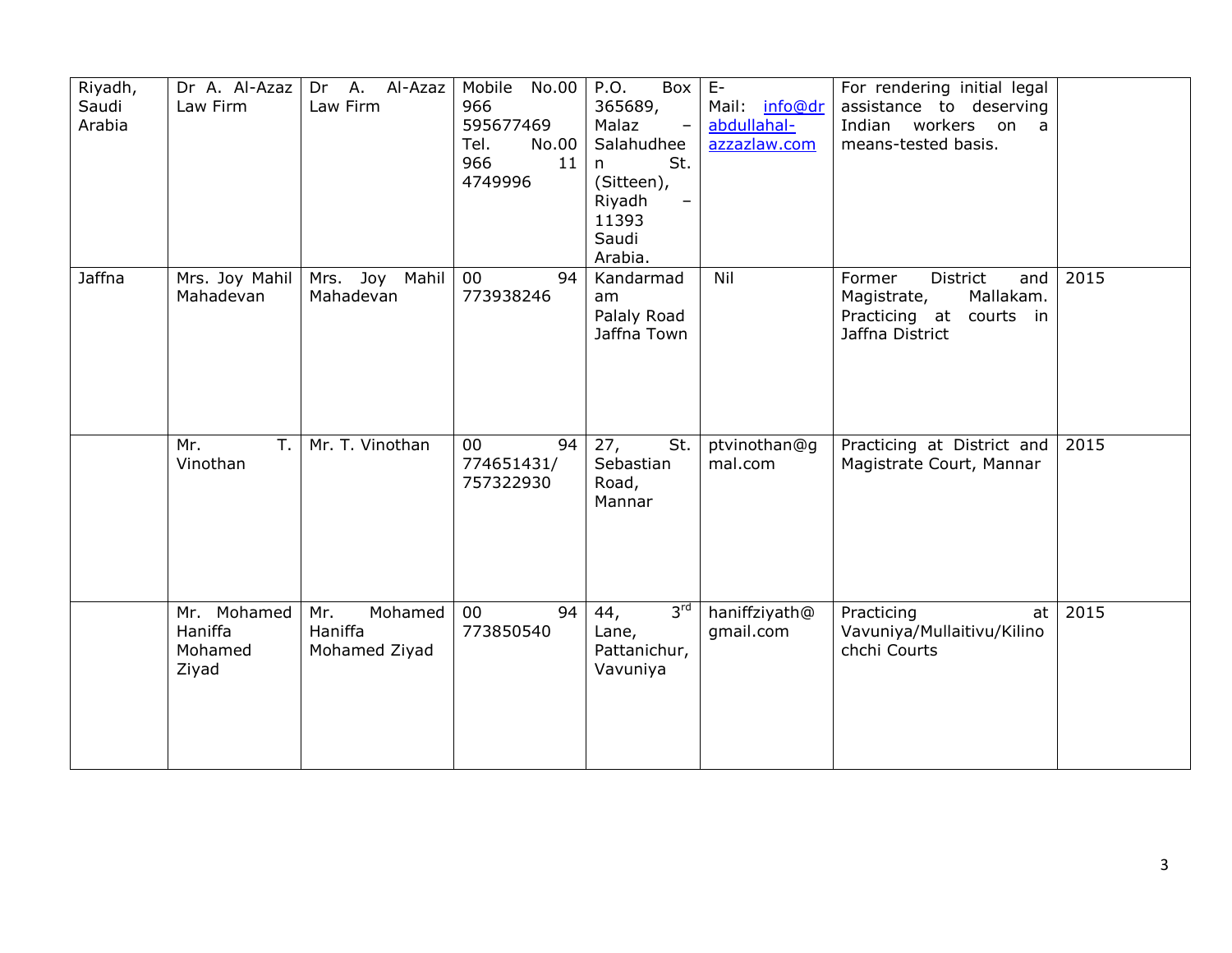| Ottawa | Nirman's<br>Law<br><b>Professional</b><br>Corporation                        | Mr. Dalijt S.<br>Nirman, $LL.B.,$<br>DLL.,<br>DIL,<br>LL.M. Barrister<br>& Solicitor           | $(613)226 -$<br>8989                         | 331<br>Somerset<br>St.<br>West<br>Ottawa, ON<br>K2P 0J8                                                                    | nirman@nirma<br>nslaw.com<br>www.nirmansl<br>aw.com                                 | Real<br><b>Estate</b><br>Law,<br>Immigration Law, Wills<br>Estates,<br><b>Notary</b><br>&<br>Service, Corporate &<br><b>Commercial</b><br>Law,<br><b>Criminal Law &amp; Hwy</b><br><b>Traffic Offence</b>                                                                                 | 2014    |
|--------|------------------------------------------------------------------------------|------------------------------------------------------------------------------------------------|----------------------------------------------|----------------------------------------------------------------------------------------------------------------------------|-------------------------------------------------------------------------------------|-------------------------------------------------------------------------------------------------------------------------------------------------------------------------------------------------------------------------------------------------------------------------------------------|---------|
|        | Prakash<br>Pooran Law<br>offices                                             | Prakash<br>Mr.<br>Pooran,<br><b>MBA</b><br>LL.B.,<br><b>Barrister</b><br>&<br><b>Solicitor</b> | (416)<br>$525 -$<br>8030                     | 3045A<br>Hurontario,<br><b>2G9</b>                                                                                         | pooranlaw@be<br>llnet.ca<br>Mississauga www.pooranla<br>, ON, L54 wchambers.co<br>m | Notary Public, Criminal<br>Civil<br>Litigation,<br>law,<br>corporate & Commercial<br>Law, Labor & Employment<br>law, Personal injury, real<br>estate                                                                                                                                      | 2014    |
| Muscat | Kathiri<br>&<br>Associates - Al<br>Khaleej Legal<br>Consultants              | M/s Rajab Al-   Mr. Rajab Ali Al-<br>Kathiri                                                   | 24796217<br>24787640                         | P O<br>Box<br><b>PC</b><br>3888,<br>112, Ruwi,<br>Muscat Gold<br>market<br>Building,<br>3rd Floor,<br>office 302.          | rajbasso@oma<br>ntel.net.om                                                         | All<br>these<br>law<br>firms<br>the<br>labour<br>represent<br>of all<br>/criminal cases<br>Indian nationals with the                                                                                                                                                                      | 2003-04 |
|        | M/s<br>Hassan<br>Mohsin<br>8 <sub>k</sub><br>Lawyers<br>Legal<br>Consultancy | Mr.Hassan<br>Mohsin                                                                            | 24818419<br>24818492<br>24818463<br>22050902 | Beside Atlas<br>Hospital,<br>Ruwi, Trade<br>Center<br>Building,<br>7th Floor,<br>No<br>Door<br>703,<br>Building No.<br>12. | hmaglawyers<br>@gmail.com                                                           | various Omani authorities<br>/ labour courts/ Public<br>Offices<br>Prosecutor<br>in.<br>Oman and initial legal<br>counseling<br>in<br>the<br>domestic disputes as well.<br>The firms also follow all<br>of compensation<br>kind<br>such<br>as death<br>cases<br>benefits/<br>compensation | 2003-04 |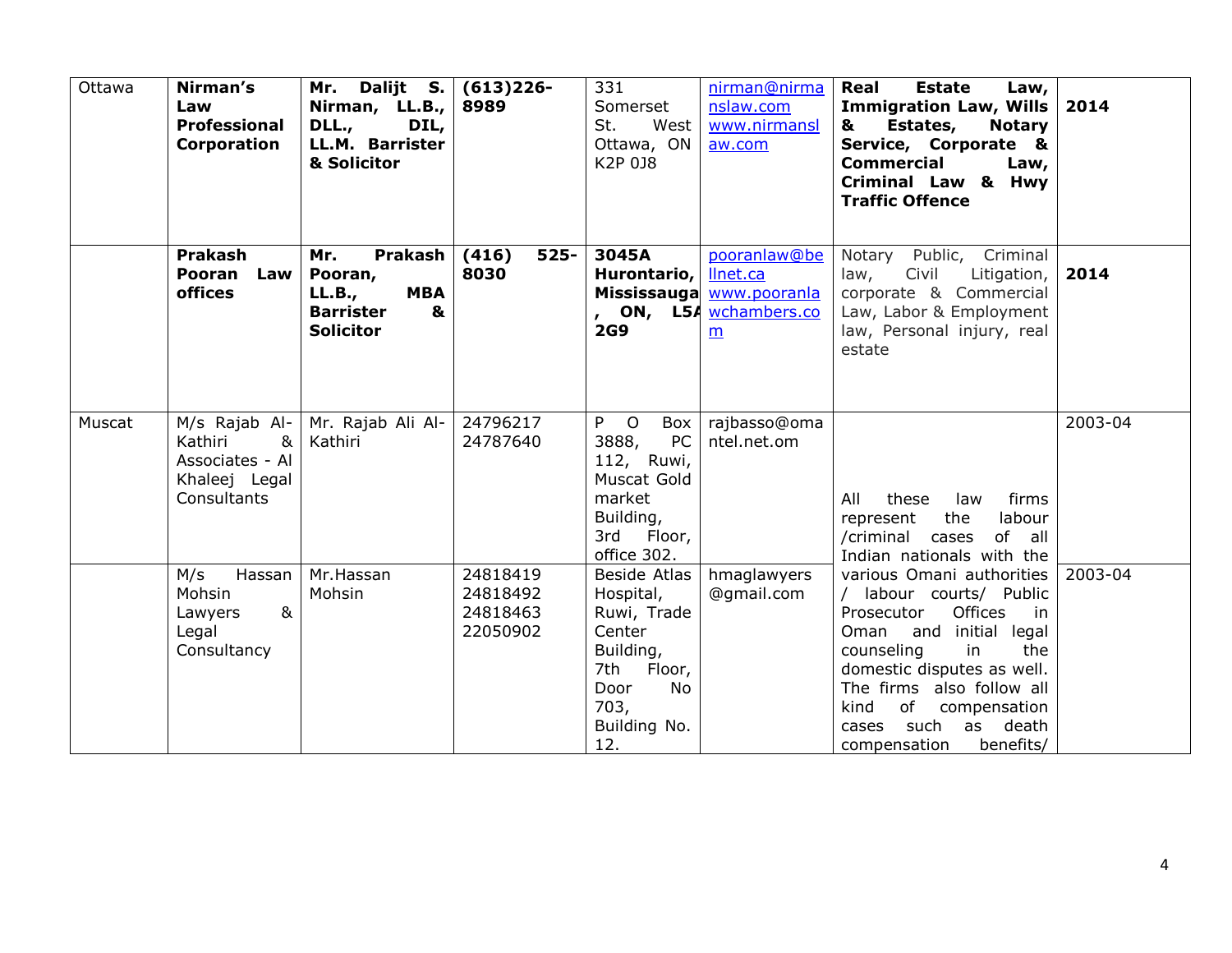|          | Khalid<br>al<br>Wahaibi<br>8 <sub>k</sub><br>Advocate<br>Legal<br>Consultants | Mr.Khalid<br>al<br>Wahaibi | 24475777<br>24475556                             | Flat<br>No.<br>510,<br>5th<br>Floor P O<br>Box 194, PC<br>130<br>AI<br>Khuwair                                | Khalidlaw3@y<br>ahoo.com            | with<br>legal<br>dues<br>the<br>concerned<br>Omani<br>authorities/companies.                                                                                                                                           | 2006-07                                                                                                   |
|----------|-------------------------------------------------------------------------------|----------------------------|--------------------------------------------------|---------------------------------------------------------------------------------------------------------------|-------------------------------------|------------------------------------------------------------------------------------------------------------------------------------------------------------------------------------------------------------------------|-----------------------------------------------------------------------------------------------------------|
| Amman    | Qattan<br>Law<br>Firm                                                         | Alaa<br>Qattan<br>Partner  | $+962$<br>65854766<br>Mb:<br>$+962$<br>795500432 | King<br>Abdulla<br>П<br>441<br>St,<br>Alkhal<br>centre,<br>Amman,<br>Jordan.                                  | ala@gattanlaw<br>firm.net           | Legal Firm on Payment<br>basis                                                                                                                                                                                         | Though<br>officially<br>no<br>empanelled by<br>Mission<br>has<br>been seeking<br>as and when<br>required. |
|          | T.<br>Michael<br>Dabit                                                        | Michael T. Dabit           | $+962$<br>6568622/33                             |                                                                                                               | mdabit@nets.<br>com.jo              | at<br>Attorney<br>Law<br>on<br>payment basis.                                                                                                                                                                          | -do-                                                                                                      |
| Tanzania | 8 <sub>k</sub><br>Kesaria<br>Company,<br>Advocates                            | Mr. R.C. Kesaria           | Tel<br>+2552221133<br>31/2113647                 | 36 Bibi Titi<br>Mohammed<br>PO<br>Road,<br>729,<br>Box<br>Dar<br>es<br>Salaam                                 | justice@kesari<br>alaw.co.tz        | (i)Retrieval of passports<br>from employers<br>(ii) To represent and file<br>complaint on behalf of<br>Indian nationals before<br>various<br>Tanzanian<br>authorities.<br>(iii) Salary and other<br>unpaid dues claims | 2012                                                                                                      |
|          | Kibuuka<br>Law<br>Chambers                                                    | Mr. Paul Kibuuka           | Mob.<br>No.<br>+2556866619<br>90                 | Ground<br>Floor, Kilwa<br>House, 369<br>Toure<br>Drive,<br>Oysterbey,<br>PO<br>Box<br>38044, Dar<br>es Salaam | paul.kibuuka@<br>kibuukalaw.co<br>m | (i)Retrieval of passports<br>from employers<br>(ii) To represent and file<br>complaint on behalf of<br>Indian nationals before<br>various<br>Tanzanian<br>authorities.<br>(iii) Salary and other                       | 2015                                                                                                      |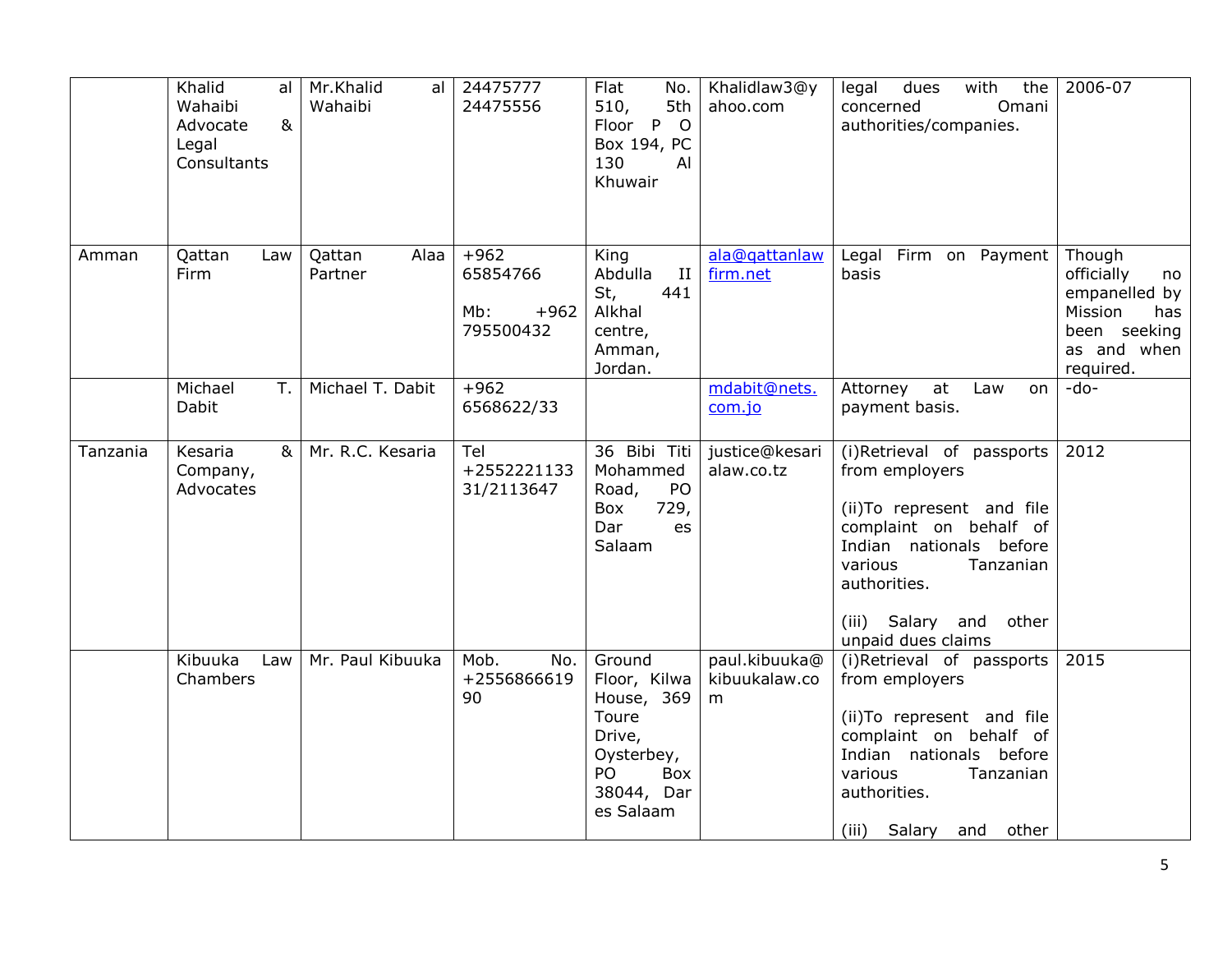|        |                                        |                                                               |                                                                        |                                                                                                                                                                                                    |                                                     | unpaid dues claims                                                                                                |                                                                    |
|--------|----------------------------------------|---------------------------------------------------------------|------------------------------------------------------------------------|----------------------------------------------------------------------------------------------------------------------------------------------------------------------------------------------------|-----------------------------------------------------|-------------------------------------------------------------------------------------------------------------------|--------------------------------------------------------------------|
|        | Africa<br><b>New</b><br>Hotel & Casino | Ms. Shikha Dutta<br>Gupta,<br>Group<br>Legal Counsel          | Tel - $+255$ 22<br>2117050/51<br>Mob.<br>No.<br>+2557542701<br>86      | Africa<br>New<br>Hotel,<br>Corporate<br>Office, PO<br>Box 9314,<br>Dar<br>es<br>Salaam                                                                                                             | legal@newafri<br>cahotel.com                        | Family issues                                                                                                     | 2015                                                               |
| Jeddah | Law firm of<br>Abdul Rahman<br>Al Saif | Abdul Rahman<br>M. Al Saif,<br>Lawyer & Legal<br>Advisor      | Tel: 012-<br>6829998<br>$Fax : 012 -$<br>6911362<br>Mob:<br>0505607405 | Salama<br>AI<br>P.<br>Dist.<br>St.<br>Sultan<br>Ssad<br>$1^{\rm st}$<br>Center,<br>office(9) A                                                                                                     | Alsaif.lawfirm<br>@qmail.com                        | Legislation<br>$\bullet$<br>Immigration<br>Other misc.<br>$\bullet$<br>legal matter<br>Labour issues<br>$\bullet$ | Services<br>are<br>being<br>hired<br>occasionally<br>on need basis |
|        | Office of Obaid<br>Al Sohaimy          | Obaid Ahmed Al<br>Sohaimy,<br>Attorney & Legal<br>Consultants | Mob:<br>0503689440<br>Tel: 012-<br>6458382                             | Jeddah<br>$\overline{\phantom{a}}$<br>Madinah<br>Road,<br>Al<br>Baghdadiya<br>h<br>Gharnata<br>3 <sup>rd</sup><br>Bldg.,<br>floor<br>office<br>52<br>Box<br>P. O.<br>2454,<br>Jeddah<br>21446, KSA | info@sohaimy<br>-law.com<br>www.sohaimy<br>-law.com | Attorney and<br>Legal<br>$\bullet$<br>Consultant<br>Labour issues<br>$\bullet$                                    | -do-                                                               |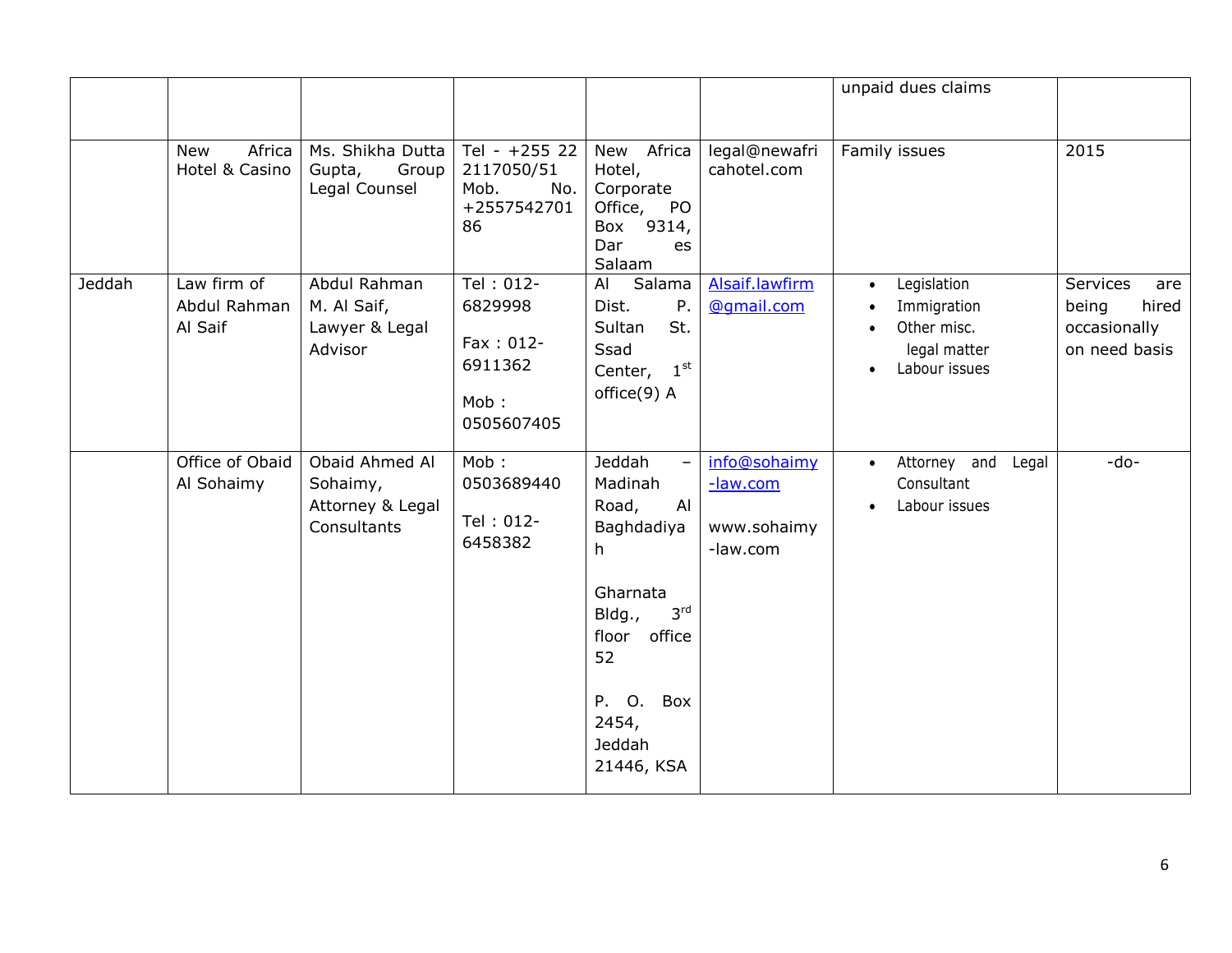|           | Abdullah<br>MosaedYahya<br>Al Zahrani,<br>legal<br>consultant   | Abdullah<br>MosaedYahya Al<br>Zahrani, legal<br>consultant   | 0501844378<br>0556679409                | Sharafiyah,<br>Sharafiyah<br>Distt,<br>Jeddah                            |                                                         | Attorney and<br>Legal<br>$\bullet$<br>Consultant<br>Labour issues | $-do-$ |
|-----------|-----------------------------------------------------------------|--------------------------------------------------------------|-----------------------------------------|--------------------------------------------------------------------------|---------------------------------------------------------|-------------------------------------------------------------------|--------|
|           | Law firm of<br>Omer<br>Khadres                                  | Omer Khadres                                                 | 0508661757                              | Sharafiyah,<br>Sharafiyah<br>Distt,<br>Jeddah                            |                                                         | Attorney and<br>Legal<br>$\bullet$<br>Consultant<br>Labour issues | -do-   |
|           | Law office of<br>Hassan<br>Mahassini                            | Rahul Goswami,<br>Legal Consultant                           | 0509520465<br>0515023342<br>012-6654353 | P. o. Box<br>2256<br>Jeddah<br>21451,<br>Saudi<br>Arabia                 | rgoswami@ma<br>hassni.com.sa<br>www.mahassn<br>i.com.sa | Attorney and<br>Legal<br>Consultant<br>Labour issues<br>Property  | $-do-$ |
| Singapore | Mr Mohan Das<br>Naidu, M/s<br>Mohan Das<br>Naidu &<br>Partners  | Mr Mohan Das<br>Naidu, M/s<br>Mohan Das<br>Naidu & Partners  | 0065<br>67364430                        | 101, Cecil<br>Street,<br>$#14-05$<br>Tong Eng<br>Building,<br>Singapore  | md.naidu@pa<br>cific.net.sg                             | All types of legal cases                                          | 2011   |
|           | MrThanapathy<br>Ulaganathan<br>Naidu, M/s<br>T.U. Naidu &<br>Co | MrThanapathyUl<br>aganathan<br>Naidu, M/s T.U.<br>Naidu & Co | 0065<br>67382071                        | 151, Chin<br>Swee Road,<br>$#02-27,$<br>Manhattan<br>House,<br>Singapore | krystal@pacifi<br>c.net.sq                              | All types of legal cases                                          | 2011   |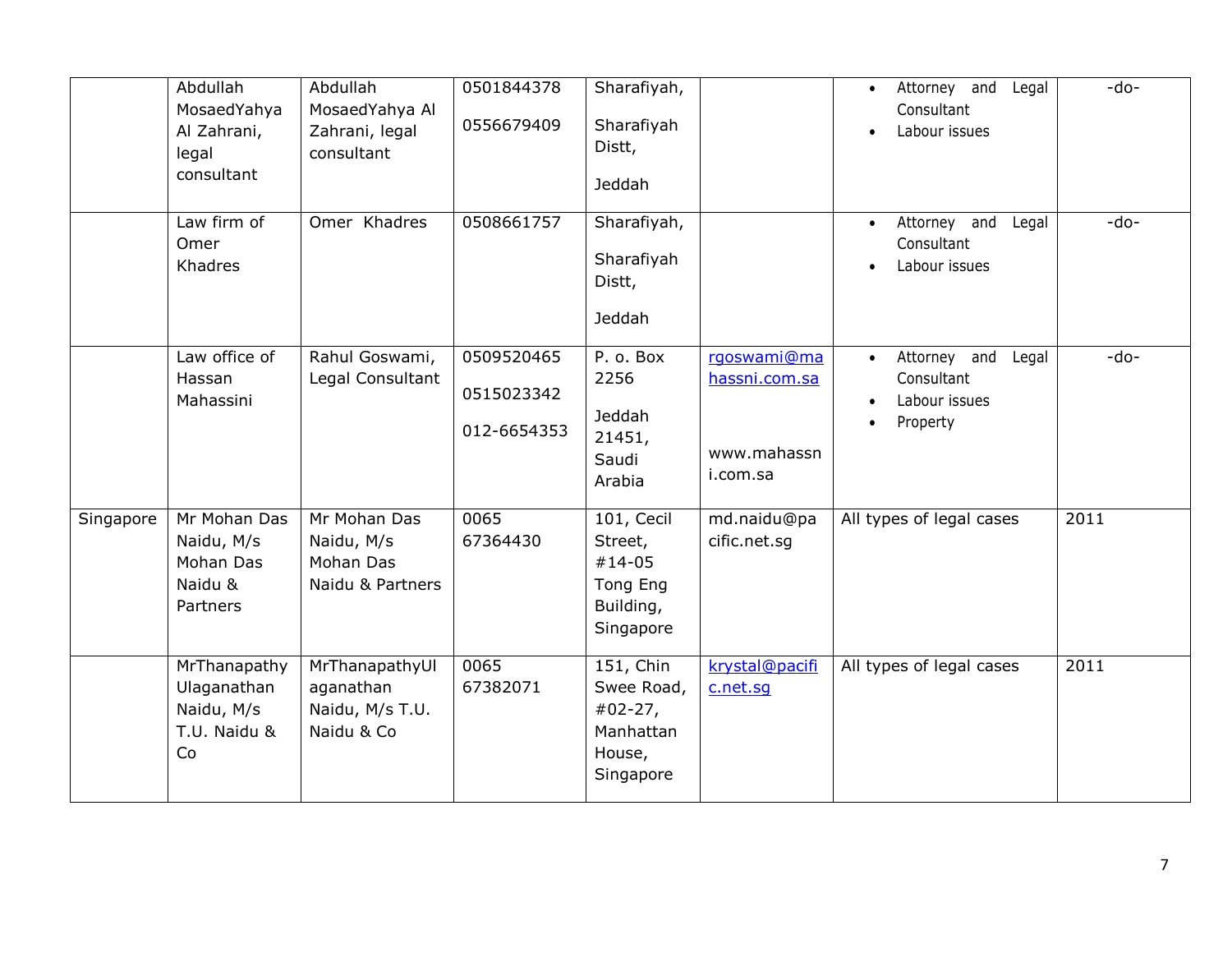| MrThirumurth<br>yAyernaarPam<br>bayan, Murthy<br>& Co          | MrThirumurthyA<br>yernaarPambaya<br>n, Murthy & Co   | 0065<br>65333507 | 101A,<br><b>Upper Cross</b><br>Street,<br>$#09-21,$<br>People's<br>Park<br>Centre,<br>Singapore | tmurthy@sinq<br>net.com.sg    | All types of cases       | 2011 |
|----------------------------------------------------------------|------------------------------------------------------|------------------|-------------------------------------------------------------------------------------------------|-------------------------------|--------------------------|------|
| MrVasantha<br>Kumar, M/s<br>Vas Kumar &<br>Co                  | MrVasantha<br>Kumar, M/s Vas<br>Kumar & Co           | 0065<br>62251171 | 151 Chin<br>Swee Road,<br>$#13-12$<br>Manhattan<br>House,<br>Singapore                          | kumarlaw@sin<br>gnet.com.sg   | All types of legal cases | 2011 |
| Mr M.<br>Rajaram, M/s<br><b>Straits Law</b><br>Practice LLC, 9 | Mr M. Rajaram,<br>M/s Straits Law<br>Practice LLC, 9 | 0065<br>65381300 | Raffles<br>Place, 32<br>Floor,<br>Republic<br>Plaza,<br>Singapore<br>048619.                    | rajaram@strai<br>tslaw.com.sg | All types of legal cases | 2011 |
| MrKanakavijay<br>anNadarajan,<br>M/s Kana & Co                 | MrKanakavijayan<br>Nadarajan, M/s<br>Kana & Co       | 0065<br>67382071 | 33<br>Mohammed<br>Sultan<br>Road, #02-<br>03,<br>Singapore<br>068358                            | Kana8@singne<br>t.com.sq      | All types of legal cases | 2011 |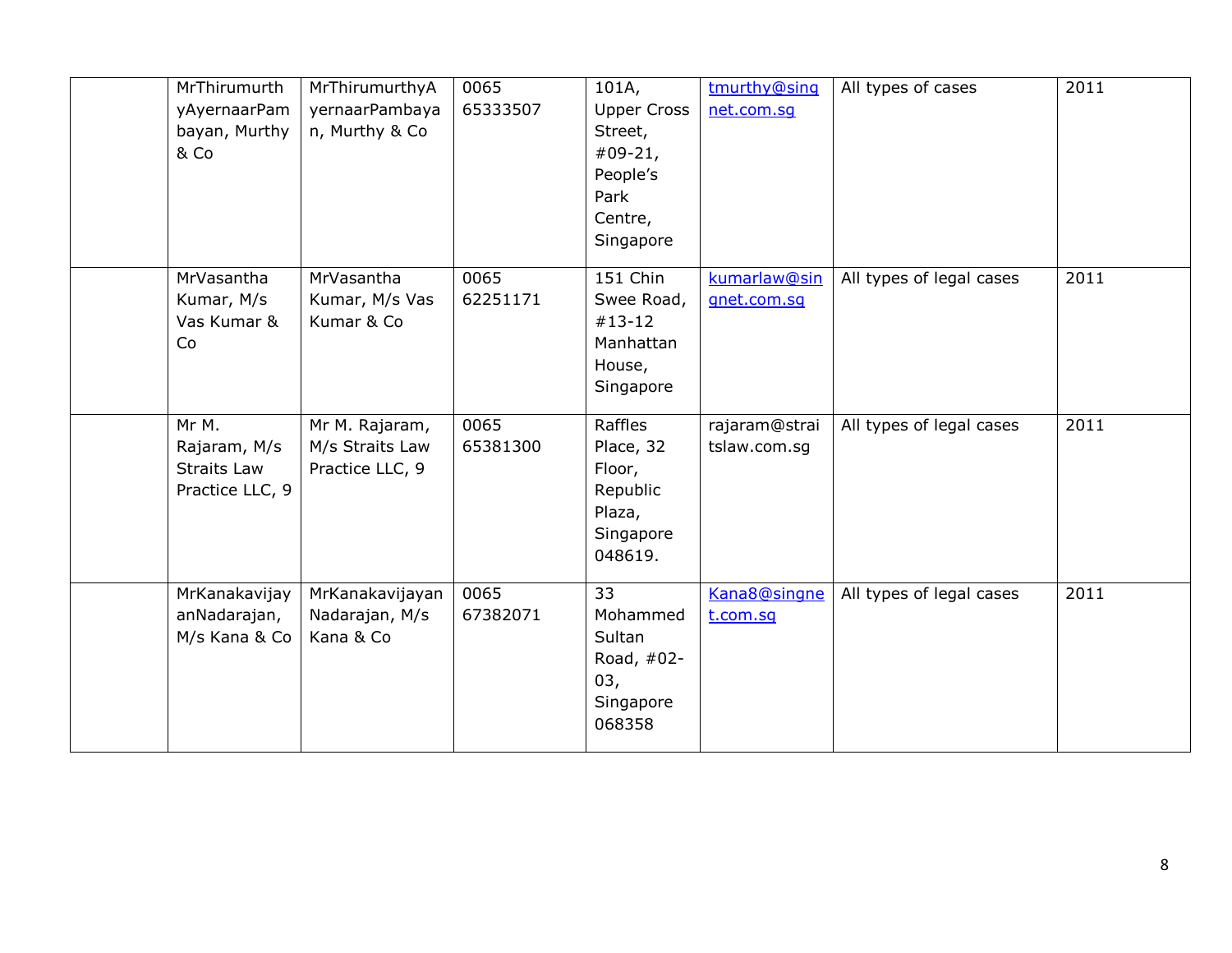## **List of NGOs which assist Indian Nationals in distress (as obtained from Indian Embassies/Posts in June 2015)**

| Mission/<br>Post | Complete<br>name of the<br><b>NGO</b>                         | Complete<br>name and title<br>of the Head of<br>Organisation                               | Telephone<br>number  | Address                                                                                      | Email and<br>website                                                         | List of areas/issues they work                                                                                                                                                                                                                                                                 | Year of<br>Empanelme<br>nt with<br>Embassy                   |
|------------------|---------------------------------------------------------------|--------------------------------------------------------------------------------------------|----------------------|----------------------------------------------------------------------------------------------|------------------------------------------------------------------------------|------------------------------------------------------------------------------------------------------------------------------------------------------------------------------------------------------------------------------------------------------------------------------------------------|--------------------------------------------------------------|
| Victoria         | Federation of<br>India<br>Associations<br>of Victoria         | Mr Thomas<br>Joseph,<br>President                                                          | 438 591 014          | 3/85, Foster<br><b>Street</b><br>Dandenong,<br>Victoria -<br>3175<br>Melbourne,<br>Australia | president@fiav.<br>asn.au<br>http://www.fiav<br>.org.au/Home.a<br><b>SDX</b> | <b>Domestic Violence Related</b><br>$\Box$<br>$\Box$<br><b>Community Support</b><br><b>Elderly and Seniors Support</b><br>$\Box$<br>$\Box$<br><b>Any other Service</b>                                                                                                                         | 2007                                                         |
| Sydney           | United India<br>Association<br>Inc. $(UIA)$ ,<br>Sydney       | Mr. John<br>Kennedy,<br>President                                                          | 0406477483           | Parramatta,<br>Sydney                                                                        | www.uia.org.au<br>uia president@<br>vahoo.com.au                             | Promoting harmony<br>$\bullet$<br>among Indian migrants &<br>society<br>Sports, recreation &<br>other voluntary activities of<br>significant community benefit<br>Welfare work for benefit<br>of Indian community<br>Celebrate cultural<br>$\bullet$<br>activities for all Indian<br>community | 2010                                                         |
| London           | Good Human<br>Foundation                                      | Madhuri Apte<br>(Barrister-at-<br>Law), Director<br>& Founder,<br>Good Human<br>Foundation | Mob:<br>07581410082  | Good Human<br>Foundation,<br>8, Shepherd<br>Market<br>London W1J<br>7JY                      | madhuriapte@y<br>ahoo.com<br>www.goodhuma<br>nfoundation.org<br>.uk          | Offer legal aid, advice and<br>counseling to women                                                                                                                                                                                                                                             | 2010                                                         |
| Port of<br>Spain | Hindu<br>Women's<br>Organization<br>of Trinidad<br>and Tobago | Ms. Indrani<br>Rampersad                                                                   | $+1868-757-$<br>1804 | P O Box 256<br>Valsayn Post<br>Office,<br>Valsayn                                            | I rampersad@y<br>ahoo.com &<br>info@hwo-<br>tt.org                           | Women cause                                                                                                                                                                                                                                                                                    | 2015                                                         |
| Madagas<br>car   | <b>ONG TABITA</b>                                             |                                                                                            | $261 -$<br>202471147 | Centre<br>Tabita Gilpin<br>FJKM, Lot 11<br>H 24,                                             | Tabitafjkm@ya<br>hoo.fr                                                      | support women legally and<br>financially and fight violence<br>against women in Madagascar                                                                                                                                                                                                     | It is a local<br><b>NGO</b><br>and<br>provides<br>assistance |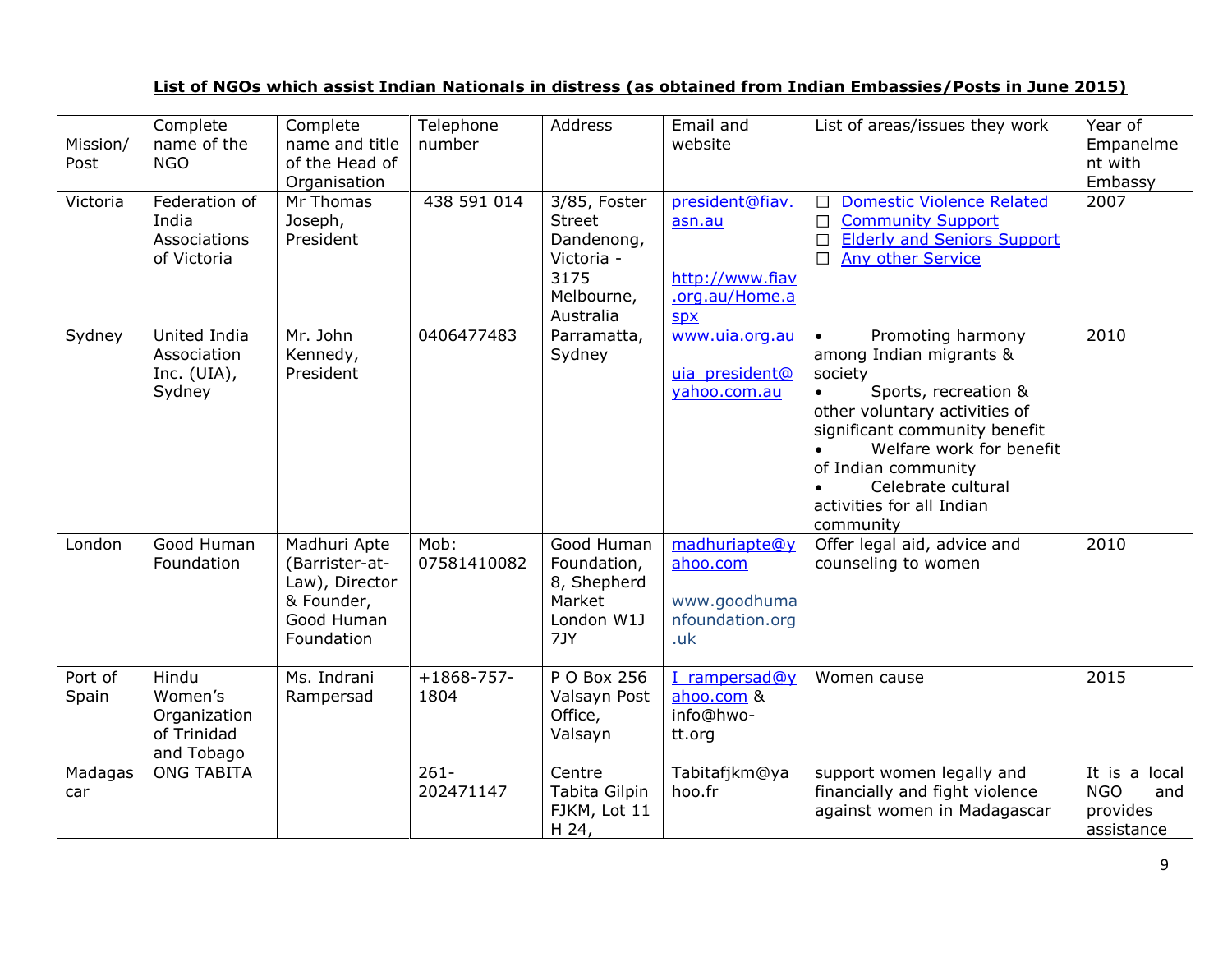|                  |                                                   |                                                                 |                                                                                                               | Ampandrana<br>Andrefana,<br>Antananarivo<br>, Madagascar |                                                                                         |                                                                                                                                                                                                                                                                                                                                                                                                       | free<br>of<br>charge to all<br>women<br>in.<br>trouble and<br>work<br>independent<br>ly. |
|------------------|---------------------------------------------------|-----------------------------------------------------------------|---------------------------------------------------------------------------------------------------------------|----------------------------------------------------------|-----------------------------------------------------------------------------------------|-------------------------------------------------------------------------------------------------------------------------------------------------------------------------------------------------------------------------------------------------------------------------------------------------------------------------------------------------------------------------------------------------------|------------------------------------------------------------------------------------------|
| Doha,<br>Qatar   | Indian<br>Community<br>Benevolent<br>Forum (ICBF) | Shri Arvind<br>Patil,<br>President                              | Mob:00974-<br>55854791                                                                                        | c/o Embassy<br>of India, PO<br>Box 2788,<br>Doha [Qatar] | icbfqatar@gmai<br>I.com;<br>patil169@yahoo<br>.com<br>website:<br>www.icbfqatar.<br>org | Assists the needy workers and<br>women in distress, including<br>housemaids, in Qatar by way of<br>providing financial, medical and<br>various other assistance. It has<br>also been running a Help Desk<br>since May 2006, manned on all<br>seven days a week during the<br>evening hours (6 to 8 PM) at<br>Indian Embassy premises for<br>providing prompt assistance to<br>the distressed persons. | 1984                                                                                     |
| San<br>Francisco | <b>MAITRI</b>                                     | Sarah Khan,<br>Executive<br>Director                            | 1.888.MAITRI<br>1.408.436.83<br>98<br>1.408.436.83<br>93(0)<br>1.408.436.83<br>81Fax<br>1.408.503.08<br>87Fax | P.O. Box<br>697, Santa<br>Clara, CA<br>95052             | maîtri@maitri.o<br>rg<br>www.maitri.org                                                 | South<br>Organization<br>helping<br>Asian women in situations of<br>domestic<br>abuse,<br>cultural<br>displacement, or unresolved<br>conflict.                                                                                                                                                                                                                                                        | 2007                                                                                     |
|                  | <b>NARIKA</b>                                     | Vandana<br>Kumar,<br>President,<br>Board of<br><b>Directors</b> | 1.800.215.73<br>08<br>1.510.444.60<br>68<br>1.510.444.60<br>25                                                | PO Box<br>1404,<br>Berkeley, CA<br>94714                 | narika@narika.<br>org<br>www.narika.org                                                 | Narika's<br>toll-free<br>Helpline<br>enables any individual who has<br>been a victim of domestic<br>violence to call-in and speak to<br>any one of their sensitive and<br>knowledgeable advocates.                                                                                                                                                                                                    | 2007                                                                                     |
|                  | SevA Legal<br>Aid                                 | Anu<br>Peshawaria,<br>Founder                                   | 1.866.586.62<br>97<br>1.510.353.01<br>02                                                                      | 46560,<br>Fremont<br>Blvd, #205,<br>Fremont, CA          | anu@sevalegal<br>aid.org<br>www.sevalegal<br>aid.org                                    | SevA Legal Aid is a non-profit<br>organization with a mission to<br>make the immigrant community<br>in the U.S. aware of issues                                                                                                                                                                                                                                                                       | 2007                                                                                     |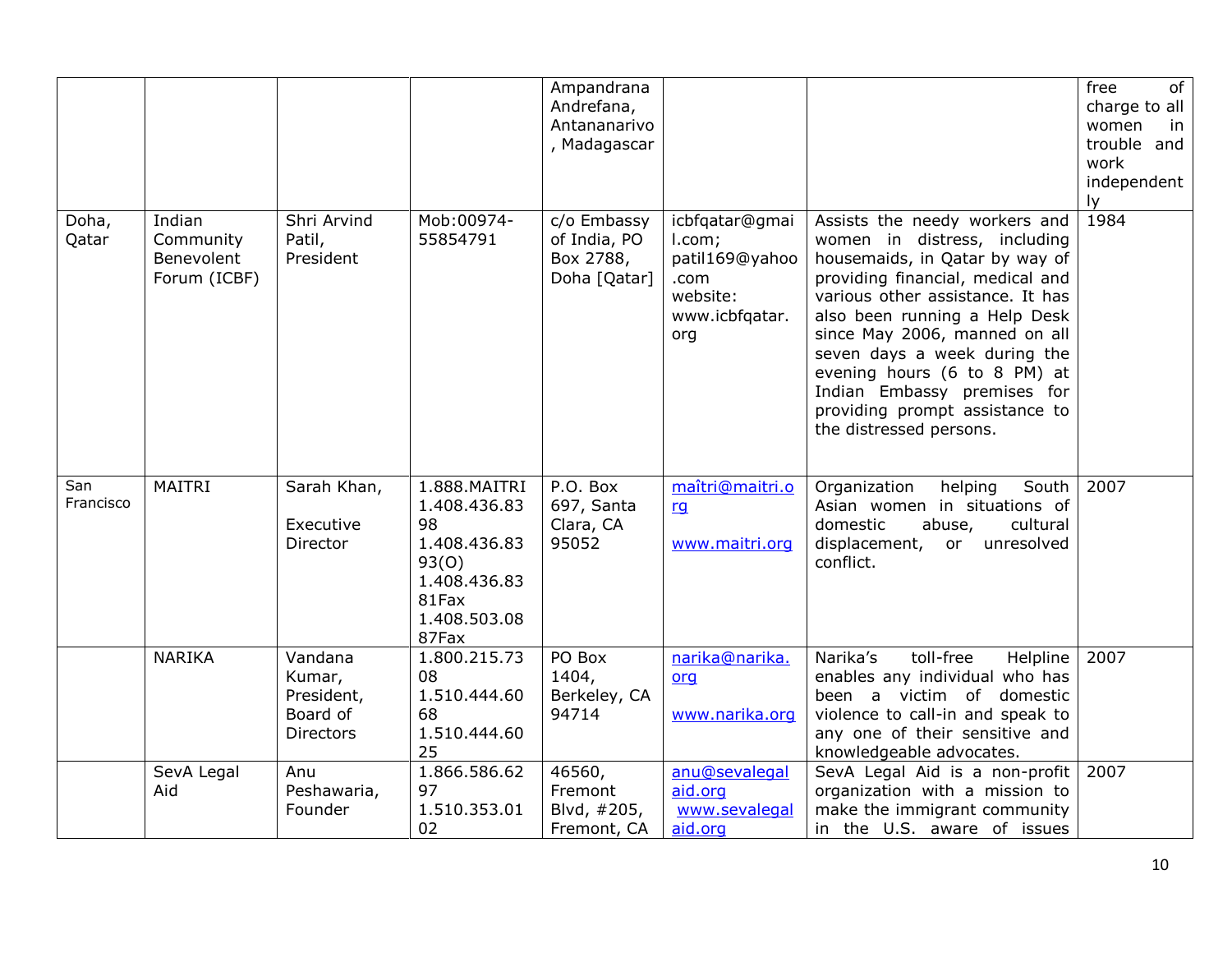|                   |                                        |                                                                         | 1.510.739.09<br>82<br>1.510.673.44<br>34<br>1.510.217.40<br>89 Fax | 94538                                                                                               | www.anuattorn<br>ey.com                                                                              | concerning,<br>social<br>issues,<br>frauds, and domestic violence,<br>etc                                                                                                                                                                            |                                                                            |
|-------------------|----------------------------------------|-------------------------------------------------------------------------|--------------------------------------------------------------------|-----------------------------------------------------------------------------------------------------|------------------------------------------------------------------------------------------------------|------------------------------------------------------------------------------------------------------------------------------------------------------------------------------------------------------------------------------------------------------|----------------------------------------------------------------------------|
| Washing<br>ton DC | ASHA for<br>Women Inc.                 | Mrs. Priya<br>Kulkarni,<br>President                                    | $+1 - 202 - 230 -$<br>8152                                         | P.O. Box<br>2084,<br>Rockville,<br>MD 20847                                                         | E-mail:<br>priya@ashaforw<br>omen.org<br>Website:<br>www.ashaforwo<br>men.org                        | ASHA provides women guidance<br>in terms of finding legal and<br>psychological counseling and<br>support needed to empower<br>women.                                                                                                                 |                                                                            |
| Scotland          | Scottish<br>Women's Aid                | Dr. Marsha<br>Scott, Chief<br>Executive                                 | $0044 - 131 -$<br>2266606                                          | Scottish<br>Women's<br>Aid, $2^{nd}$<br>Floor, 132,<br>Rose Street,<br>Edinburgh-<br><b>EH2 3JD</b> | www.scottishwo<br>mensaid.org.uk                                                                     | Work for women, children and<br>experiencing<br>young<br>people<br>domestic abuse.<br>(Also provides legal counseling<br>to women in distress.)                                                                                                      | Charity<br>Organisation<br>(Not<br>Empanelled<br>with Embassy<br>of India) |
|                   | Shakti<br>Women's Aid                  | Mrs. Girijamba<br>Polunothu,<br>Manager                                 | 0044-131 475<br>2399                                               | Shakti<br>Women's<br>Aid, 57<br>Albion Road,<br>Edinburgh-<br>EH7 5QY                               | info@<br>shaktiedinburgh<br>.co.uk<br>http://shaktiedi<br>nburgh.co.uk/                              | help<br>&support<br>To<br>women<br>victims of domestic abuse and<br>their immigration problems<br>(Also provides legal counseling<br>to women in distress.)                                                                                          | Charity<br>Organisation<br>(Not<br>Empanelled<br>with Embassy<br>of India) |
|                   | Hemat Gryffe                           | Board of<br><b>Directors</b><br>(Collective<br>Management<br>structure) | 0044-141 353<br>0859                                               | Hemat<br>Gryffe<br>Womens Aid<br>, Flat 0/1, 24<br>Willowbank<br><b>Street</b><br>Glasgow G3<br>6LZ | womensaid@he<br>matgryffe.org.u<br>$\overline{\mathbf{k}}$<br>http://www.he<br>matgryffe.org.u<br>k/ | Outreach Support for women,<br>children and young people on<br>all forms of domestic abuse and<br>gender<br>based<br>violence;<br>Culturally sensitive counselling;<br>Forced<br>Marriage;<br>Immigration matters<br>(Also provides legal counseling | Charity<br>Organisation<br>(Not<br>Empanelled<br>with Embassy<br>of India) |
| Amman             | Tamkeen<br>Legal Aid &<br>Human Rights | Linda M.A.<br>Kalash<br>Executive<br>Director                           | Tel: +962<br>65671729<br>Mb: + 962 79<br>6404406                   | Gardens St.<br>Building no.<br>80, $5th$ Floor,<br>Office-501                                       | info@tamkeen-<br>jo.org                                                                              | to women in distress.)<br>Tamkeen<br>seeks to<br>enhance<br>social<br>protection<br>for<br>marginalized groups and victims<br>of human rights violations,                                                                                            | Though<br>officially not<br>empanelled<br>by<br>Mission<br>has<br>been     |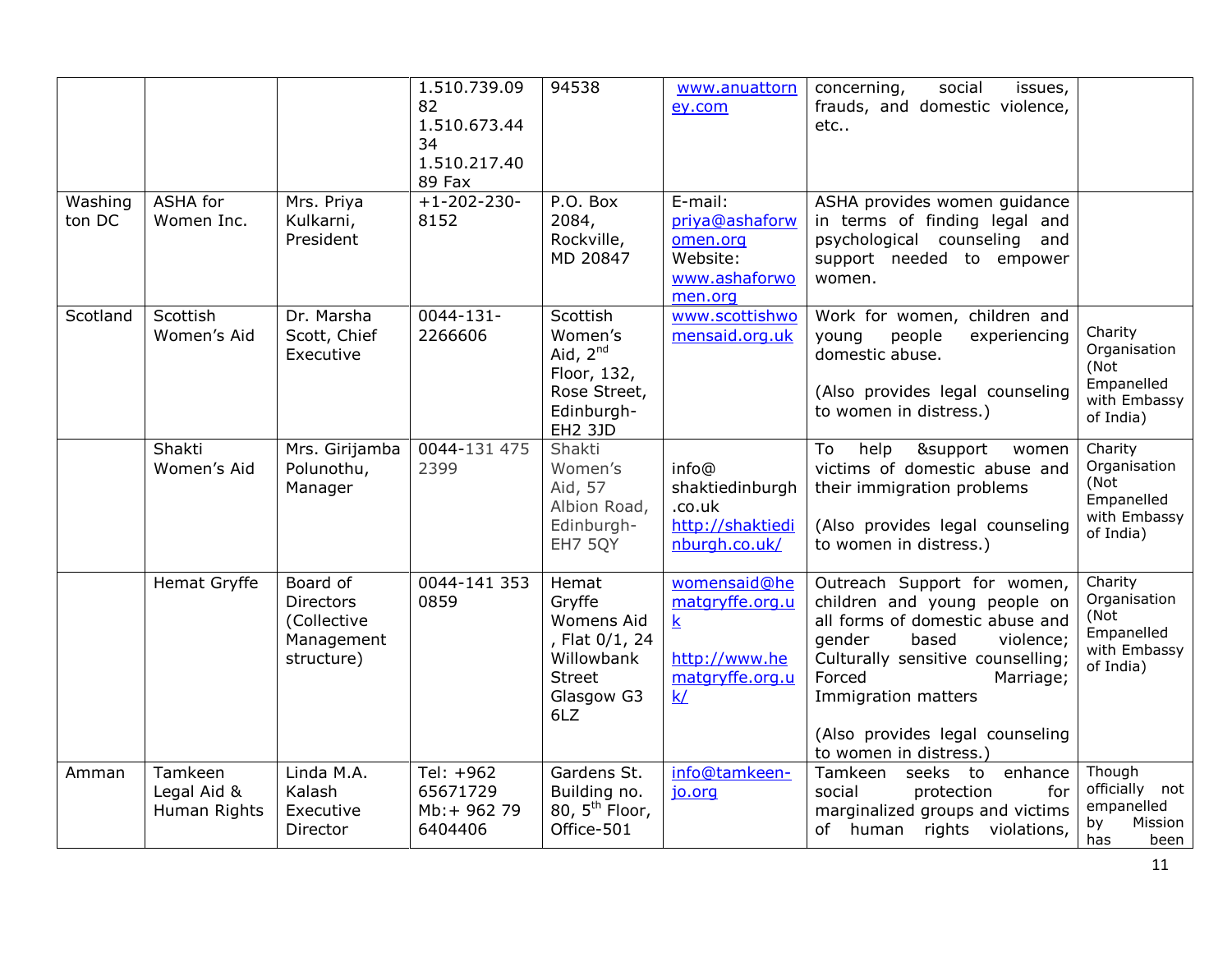|                    |                                                       |                                           |                                       |                                                                                                                   |                                                                 | regardless of social origin, race,<br>color, sex, language, religion or<br>status.<br>other<br><b>Provides</b><br>services on Gratis. | seeking<br>as<br>and<br>when<br>required. |
|--------------------|-------------------------------------------------------|-------------------------------------------|---------------------------------------|-------------------------------------------------------------------------------------------------------------------|-----------------------------------------------------------------|---------------------------------------------------------------------------------------------------------------------------------------|-------------------------------------------|
| Bahrain            | Migrant<br>Workers<br>Protection<br>Society<br>(MWPS) | Marietta<br><b>Dias</b><br>(Chairperson)  | 00973-<br>17827895                    | MWPS,<br>PO<br>Box-5561,<br>Building No-<br>647, Flat No-<br>2, Road No-<br>3625, Area<br>336, Adliya,<br>Bahrain | mwpsbahrain.c<br>om.<br>info@mwpsbahr<br>ain.com                | Providing food and shelter to all<br>expat women in the Kingdom of<br>Bahrain<br>(including)<br>Indian<br>women)                      | Not<br>applicable                         |
| <b>New</b><br>York | Asha Ray<br>of<br>Hope                                | Shantha<br>Dr.<br>Balaswamy,<br>President | 614-326-2121                          | 1505 Bethel<br>road,<br>suite<br>103,<br>Columbus,<br>OH 43220                                                    | asharayofhope<br>@sbcqlobal.net<br>www.asharayof<br>hope.org    | Victim of Domestic violence<br>both Women & Men/                                                                                      | August 2012                               |
|                    | Asian<br>Women's<br>Safety net                        | Ms.<br>Seema<br>Singh,<br>President       | 609-529-<br>5874/<br>609-<br>454-3168 | 4365 Hwy 1<br>S ste 106,<br>Princeton, NJ<br>08540                                                                | seema@ssinghl<br>aw.com<br>www.asianwo<br>menssafetynet.<br>com | Domestic Violence                                                                                                                     | 2008                                      |
|                    | Awake Inc.                                            | Raman<br>Dr.<br>Kaul,<br>President        | 914-220-2904                          | Cricket<br>14<br>Dobbs<br>Lane<br>ferry<br>NY,<br>10522                                                           | Ramankaul49@<br>hotmail.com<br>www.awakeallia<br>nce.org        | Domestic<br>Violence/Counseling<br>support                                                                                            | 2005                                      |
|                    | Manavi Inc.                                           | Shefali<br>Ms.<br>Mehta,<br>President     | 732-435-1414                          | P.O.<br>box<br>3103,<br>New<br>Brunswick,<br>NJ 08903                                                             | manavi@manav<br>i.org<br>www.manavi.or<br>q                     | Domestic<br>Violence/Sexual<br>Violence                                                                                               | 2008                                      |
|                    | Sakhi<br>for<br>South<br>Asian<br>Women               | Shalini<br>Ms.<br>Somayaji                | 212-714-9153                          | P.O.<br>Box<br>20208,<br>Greeley<br>Square<br>Station, NY,<br>NY 10001                                            | contactus@sak<br>hi.org<br>www.sakhi.org                        | <b>Domestic Violence</b>                                                                                                              | <b>NA</b>                                 |
|                    | Safe Horizon                                          | Linda<br>Ms.<br>Fairstein,<br>Secretary   | 212-577-7700                          | 2 Lafayette<br>Street,<br>3rd<br>floor, NY, NY<br>10007                                                           | Sonnia.brions@<br>safehorizon.org<br>www.safehorizo<br>n.org    | Victim of crime and<br>abuse/<br>Domestic Violence                                                                                    | <b>NA</b>                                 |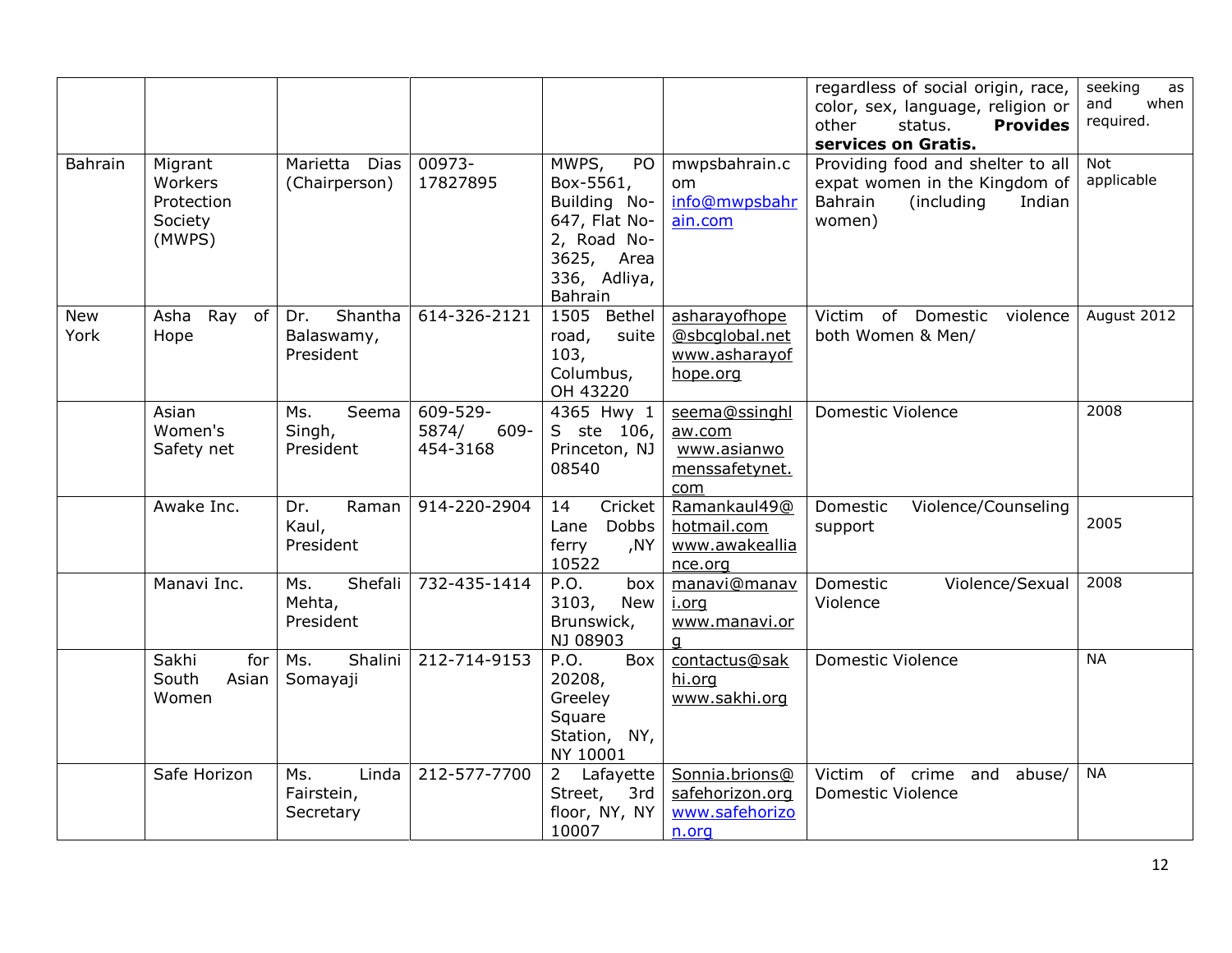| Singapore | Association of<br>Women for<br>Action and<br>Research<br>(AWARE) | 0065<br>67797137 | 5 Dover<br>Crescent,<br>#01-22 (off<br>Dover Road),<br>Singapore                    | aware@aware.o<br>rg.sg<br>http://www.aw<br>are.org.sg | Issues<br>relating<br>marital<br>to<br>disputes, desertion, court cases<br>etc | <b>Not</b><br>empanelled |
|-----------|------------------------------------------------------------------|------------------|-------------------------------------------------------------------------------------|-------------------------------------------------------|--------------------------------------------------------------------------------|--------------------------|
|           | Asian<br>Women's<br>Welfare<br>Association<br>(AWWA)             | 0065<br>65115200 | No. 9<br>LorongNapiri<br>, Singapore<br>547531                                      | awwahq@awwa<br>.org.sg                                | relating<br>to<br>Issues<br>marital<br>disputes, desertion, court cases<br>etc | <b>Not</b><br>empanelled |
|           | Eagles<br>Mediation &<br>Counselling<br>Centre                   | 0065<br>67888220 | 177 River<br>Valley Road,<br>$#05-19,$<br>Liang Court,<br>Singapore                 | reachus@emcc.<br>org.sg                               | relating<br>Issues<br>to<br>marital<br>disputes, desertion, court cases<br>etc | Not<br>empanelled        |
|           | National<br>Council for<br>Social<br>service`                    | 0065<br>64681012 | <b>NCSS</b><br>Centre, 170<br>GhimMoh<br>Road, $#01-$<br>02,<br>Singapore<br>279621 | Ncss_webmaste<br>r@ncss.gov.sg                        | relating<br>Issues<br>to<br>marital<br>disputes, desertion, court cases<br>etc | <b>Not</b><br>empanelled |